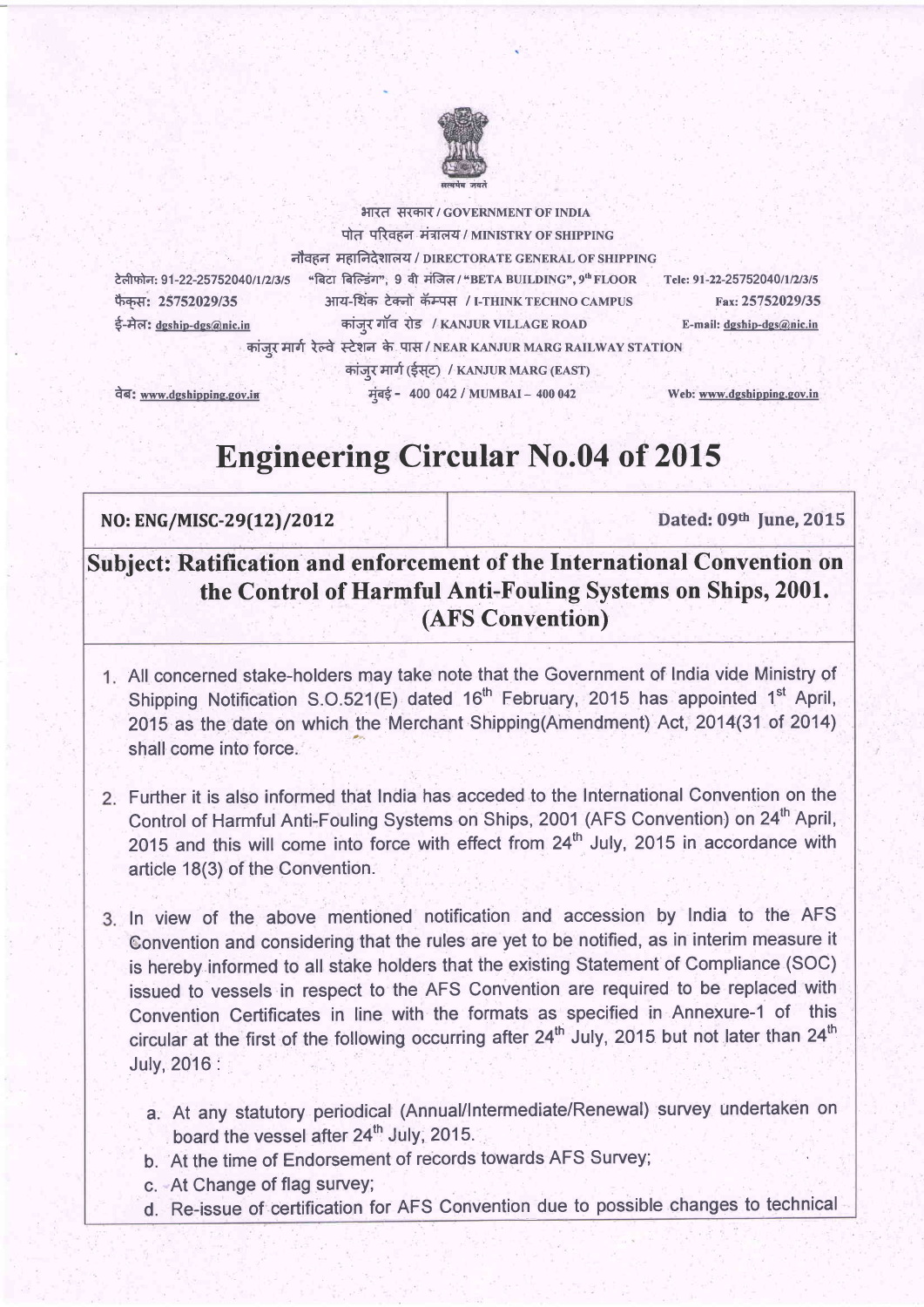requirements, certification details/entries, etc;

- e. At Owner's request;
- f. Initial surveys of vessels newly constructed.
- All Recognized Organizations are advised to be governed by the above requirement in respect of the issuance of Convention Certificates relating to the AFS Convention.
- 5 All Owners / Managers of vessels which are already registered with the Indian Maritime Administration are advised to approach the Recognized Organizations and ensure that the existing AFS Statement of Compliance are replaced with the convention certificates as per Annexure-1 of this circular as applicable prior to  $24<sup>th</sup>$ **July 2016.** ,
- 6. Indian ships as referred to in Section 356 S (3) of the Merchant Shipping .Act, not engaged in international voyages shall be issued an Indian Anti-Fouling System Certificate as per the format prescribed in the Merchant Shipping Rules which will be notified in due course.
- 7. This issues with the approval of the competent authority

 $0<sub>0</sub>$ 

(Aniruddha Chaki) E & SS cum DDG (Tech)

To, on the state of the state of the 1. The Principal Officers/ Mercantile Marine Department, Mumbai/Kolkata/ Chennai/ Kandla/Cochin. 2. The Surveyor-in-charge, Mercantile Marine Department, **Nisakhapatanam /Tuticorin /Delhi /Haldia/ Paradip /Mangalore.** 3. All Recognised Organizations. 4. Indian National Shipowners Association (INSA), Mumbai 5. All Shipping Companies 6. CS/NA/CSS/JI.DG : T. Hindi Cell 8. Guard file. 9, Computer Cell Goa/Jamnagar/Port Blair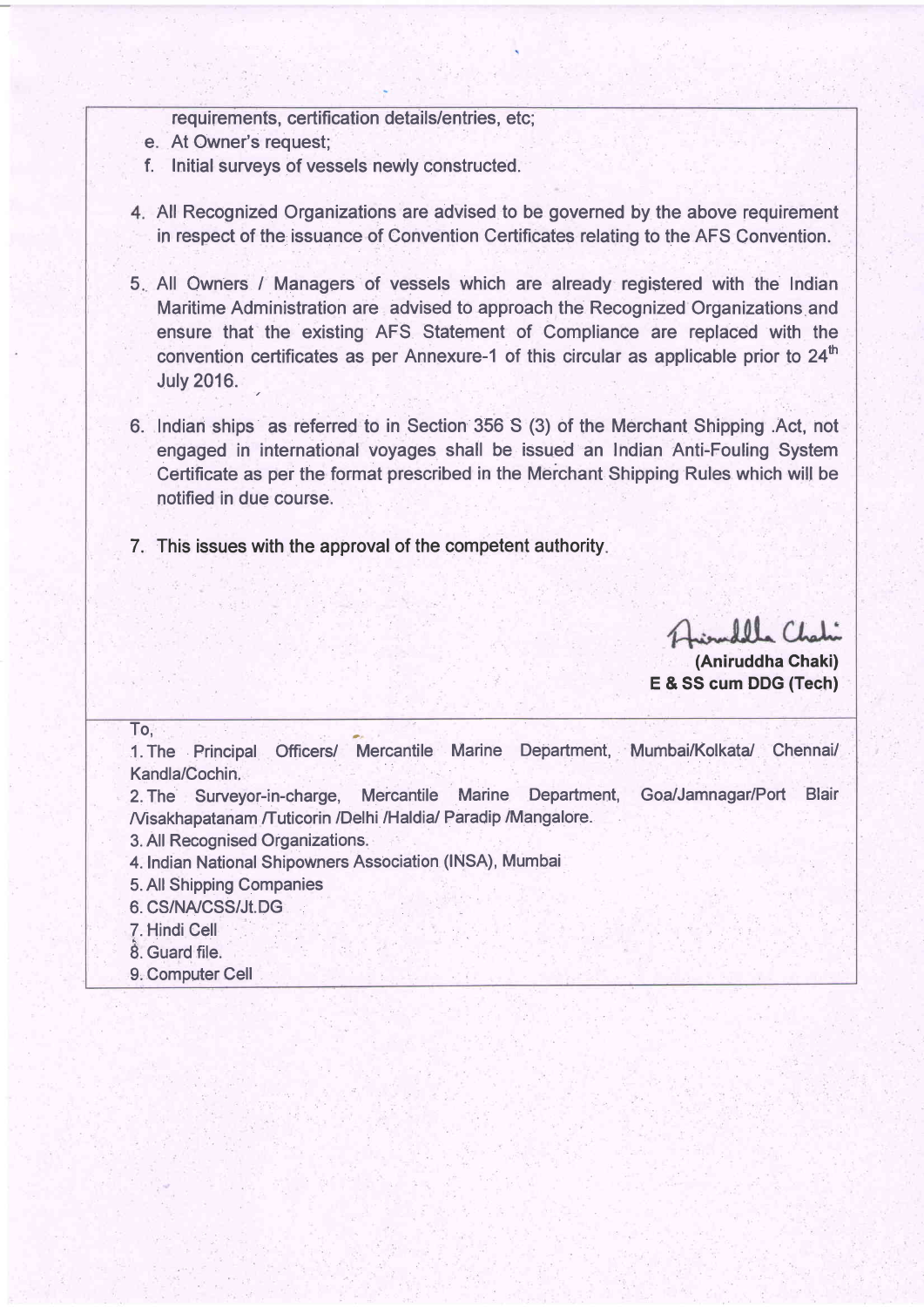# **ANNEXURE-1**

## **INTERNATIONAL ANTI-FOULING SYSTEM CERTIFICATE**

(This certificate shall be supplemented by a Record of Anti-fouling Systems)

#### **Issued under the**

International Convention on the Control of Harmful Anti-Fouling Systems on Ships

Under the authority of the Government of India

When a Certificate has been previously issued, this Certificate replaces the certificate dated ...............

| <b>Particulars of ship</b> |  |  |  |
|----------------------------|--|--|--|
|                            |  |  |  |
|                            |  |  |  |
|                            |  |  |  |
|                            |  |  |  |
|                            |  |  |  |
|                            |  |  |  |

An anti-fouling system controlled under Annex 1 has not been applied during or after construction of this ship

An anti-fouling system controlled under Annex 1 has been applied on this ship previously, but has been removed by ............ (insert name of the facility) on .................(date)

An anti-fouling system controlled under Annex 1 has been applied on this ship previously, but has 

An anti-fouling system controlled under Annex 1 was applied on this ship prior to............ (date)<sup>1</sup>, but must be removed or covered with a sealer coat prior to .............(date)<sup>2</sup>

THIS IS TO CERTIFY THAT:

the ship has been surveyed in accordance with regulation 1 of Annex 4 to the Convention; and  $1$ the survey shows that the anti-fouling system on the ship complies with the applicable  $\overline{\phantom{a}}$ requirements of Annex 1 to the Convention.

Completion date of the survey on which this certificate is based: .................................

Issued at................(Place of issue of Certificate)

on..................(Date of issue)

(Signature of authorized official issuing the Certificate)

#### (Official Seal)

- 1. Date of entry into force of the control measure.
- 2. Date of expiration of any implementation period specified in article 4(2) or Annex 1

Annexure-1 to Engineering Circular 4 of 2015

Page 1of 4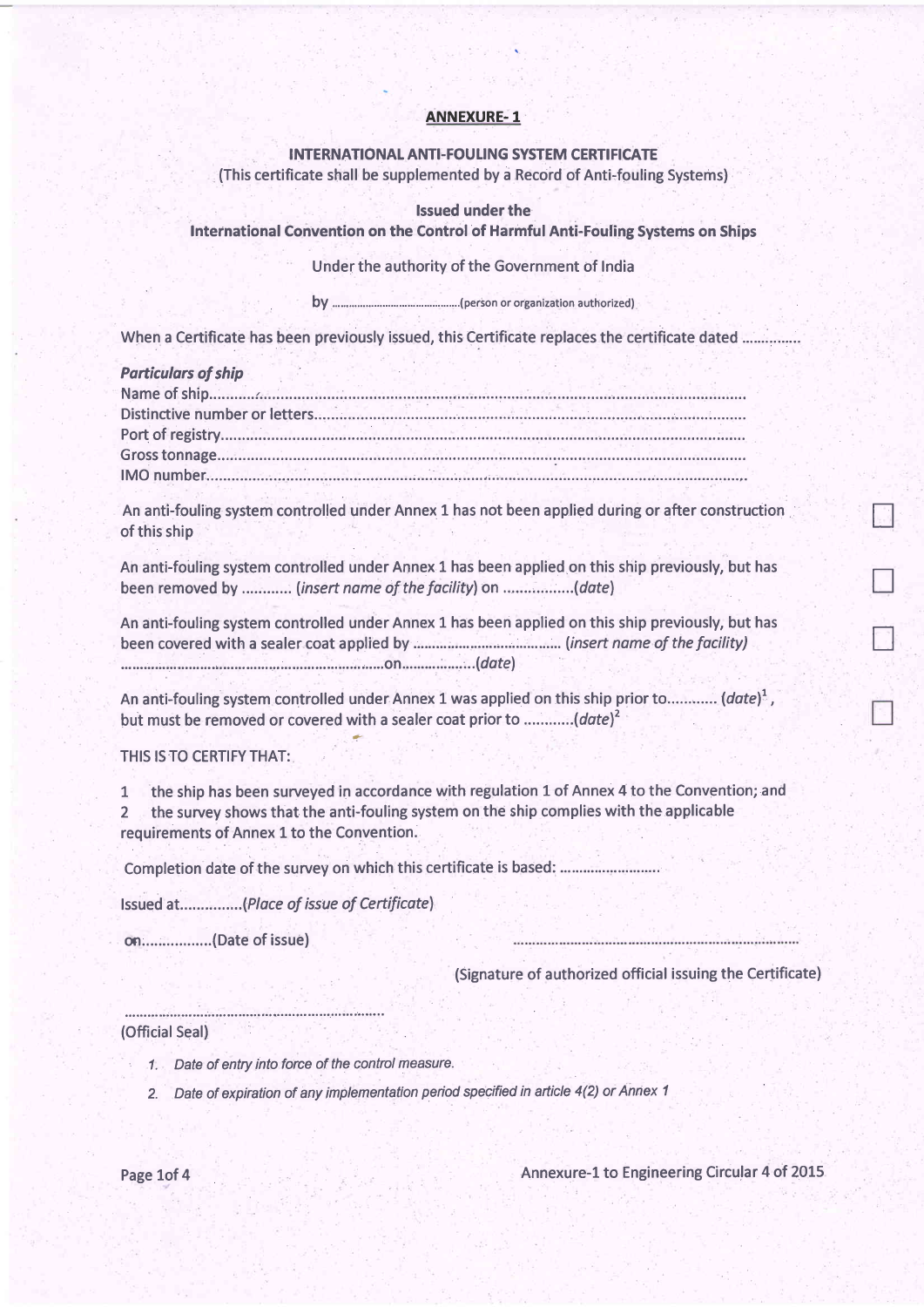# **RECORD OF ANTI-FOULING SYSTEMS**

This Record shall be permanently attached to the International Anti-Fouling System Certificate.

| <b>Particulars of ship</b> |  |
|----------------------------|--|
|                            |  |

Details of anti-fouling system(s) applied

| Active ingredient(s) and their Chemical Abstract Services Registry Number(s) (CAS number(s)) |
|----------------------------------------------------------------------------------------------|
|                                                                                              |
|                                                                                              |
|                                                                                              |

THIS IS TO CERTIFY that this Record is correct in all respects.

Issued at...............(Place of issue of Record) on.................(Date of issue)

(Signature of authorized official issuing the Record)

(Official Seal)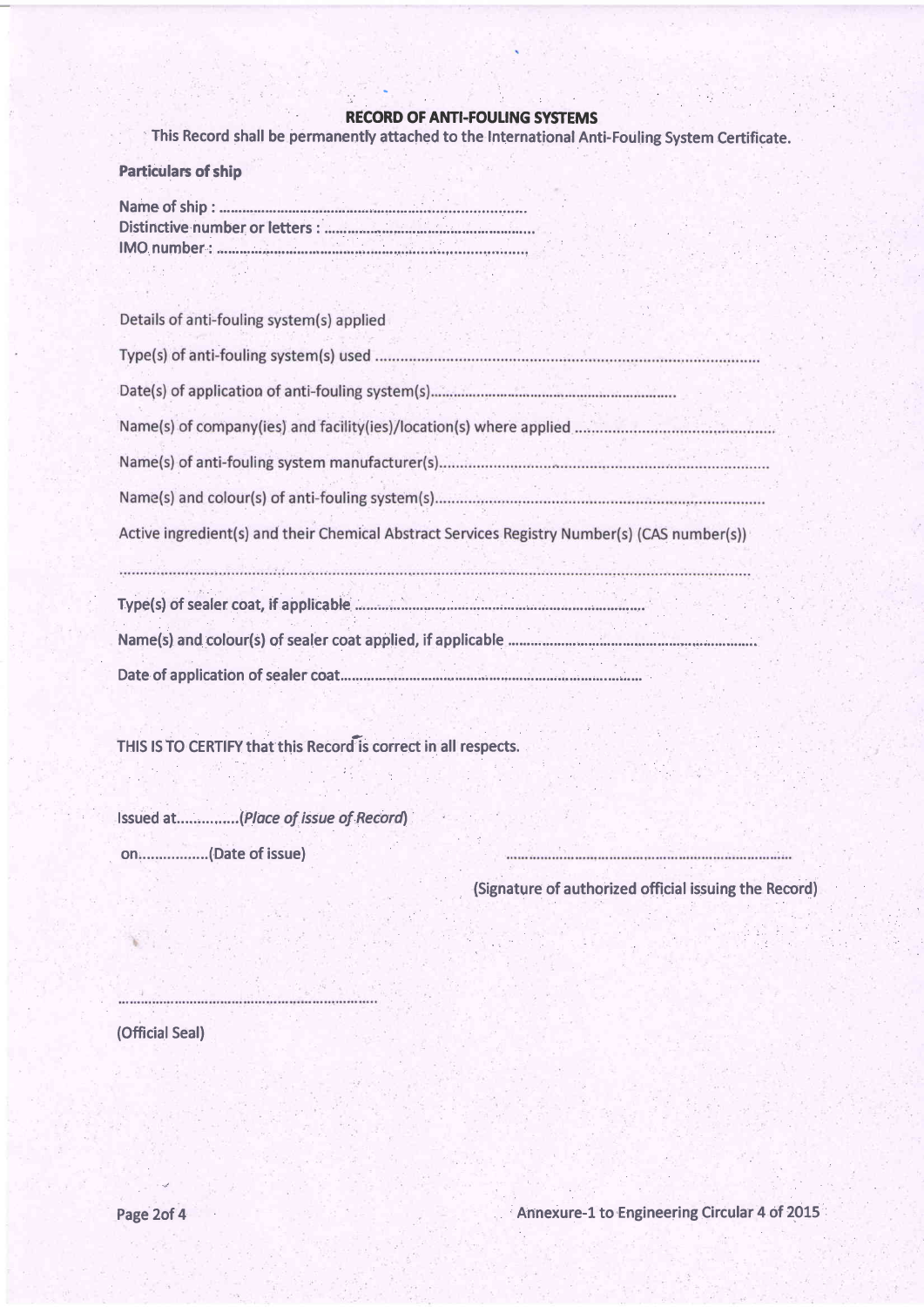# Endorsement of the Records<sup>1</sup>

THIS IS TO CERTIFY that a survey required in accordance with regulation 1(1)(b) of Annex 4 to the Convention found that the ship was in compliance with the Convention

# Details of anti-fouling system(s) applied

| Active ingredient(s) and their Chemical Abstract Services Registry Number(s) (CAS number(s)) |
|----------------------------------------------------------------------------------------------|
|                                                                                              |
|                                                                                              |
| Name(s) and colour(s) of sealer coat applied, if applicable                                  |

(Signature of authorized official issuing the Record) 

(Seal or stamp of the authority)

(Official Seal)  $\ddot{\phantom{0}}$ 

1. This page of the Record shall be reproduced and added to the Record as considered necessary by the Administration.

2. Date of completion of the survey on which this endorsement is made.

-

Annexure-1 to Engineering Circular 4 of 2015

Page 3of 4